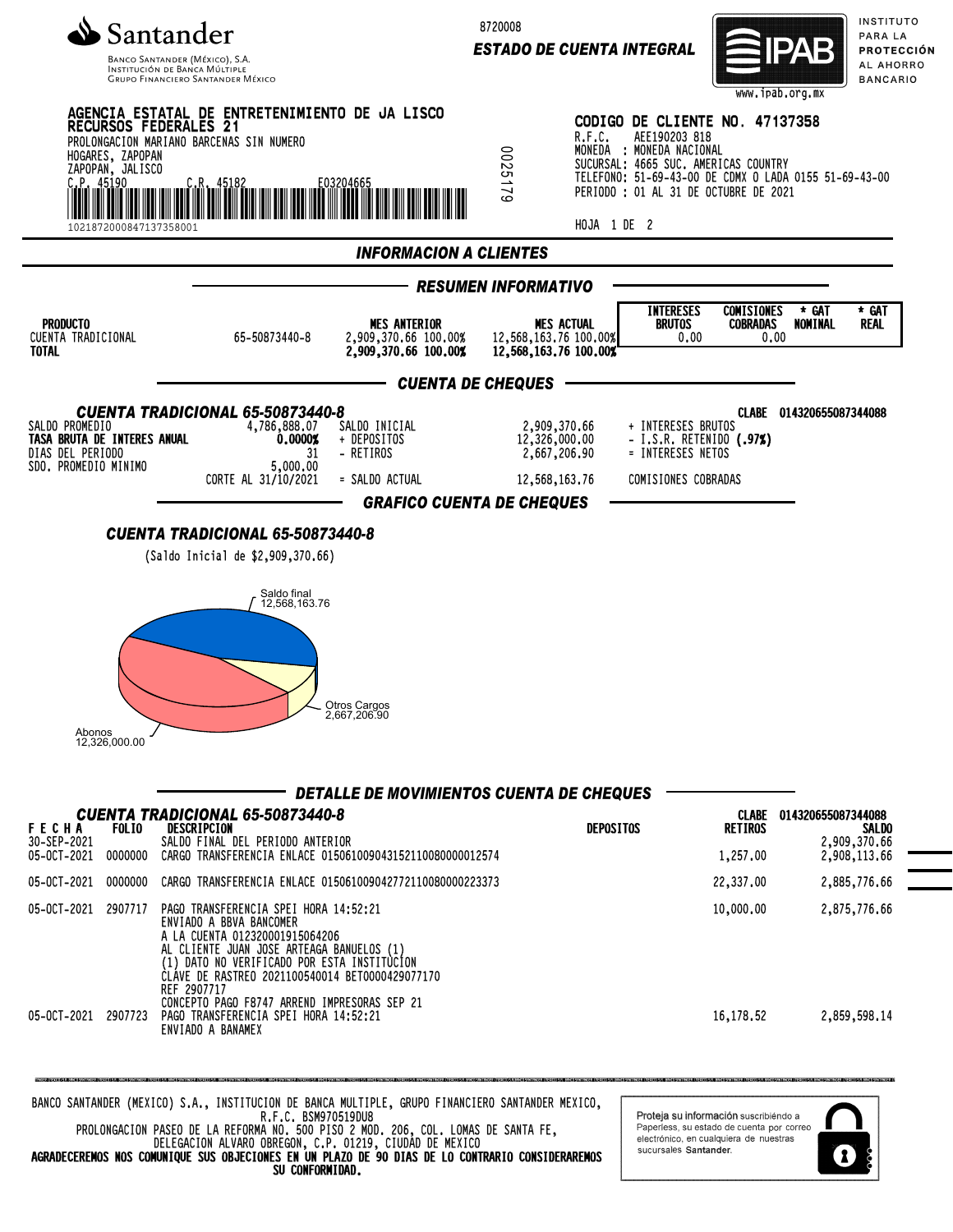

8720008

# *ESTADO DE CUENTA INTEGRAL*

Banco Santander (México), S.A.<br>Institución de Banca Múltiple<br>Grupo Financiero Santander México

| FECHA               | <b>FOLIO</b> | DESCRIPCION                                                                                                                                                                                                                                                                                            | <b>DEPOSITOS</b> | <b>RETIROS</b> | <b>SALDO</b>  |
|---------------------|--------------|--------------------------------------------------------------------------------------------------------------------------------------------------------------------------------------------------------------------------------------------------------------------------------------------------------|------------------|----------------|---------------|
|                     |              | A LA CUENTA 002320701733790033<br>AL CLIENTE PM IMPACSA SOLUCIONES S DE RL DE CV (1)<br>(1) DATO NO VERIFICADO POR ESTA INSTITUCION<br>CLAVE DE RASTREO 2021100540014 BET0000429077230<br>REF 2907723                                                                                                  |                  |                |               |
| 05-0CT-2021         | 2907725      | CONCEPTO PAGO F934 IMPERMEABILIZANTE TAMBO<br>PAGO TRANSFERENCIA SPEI HORA 14:52:21<br>ENVIADO A BAJIO                                                                                                                                                                                                 |                  | 27,596.40      | 2,832,001.74  |
|                     |              | A LA CUENTA 030320195393401010<br>AL CLIENTE PINTURAS DE OCCIDENTE SA DE CV (1)<br>(1) DATO NO VERIFICADO POR ESTA INSTITUCION<br>CLAVE DE RASTREO 2021100540014 BET0000429077250<br>REF 2907725                                                                                                       |                  |                |               |
| 07-OCT-2021         | 5580847      | CONCEPTO PAGO F8964 B IMPERMEABILIZANTE CUBETAS<br>PAGO TRANSFERENCIA SPEI HORA 14:58:11<br>ENVIADO A HSBC<br>A LA CUENTA 021320040432182626                                                                                                                                                           |                  | 47,680.64      | 2,784,321.10  |
|                     |              | AL CLIENTE GRUPO GOLF LOZANO SA DE CV (1)<br>(1) DATO NO VERIFICADO POR ESTA INSTITUCION<br>CLÁVE DE RASTREO 2021100740014 BET0000455808470<br>REF 5580847                                                                                                                                             |                  |                |               |
| 07-OCT-2021         | 0000000      | CONCEPTO PAGO F GL4993 REPARACION CARRO DE GOLF<br>CARGO TRANSFERENCIA ENLACE 15890110808503060                                                                                                                                                                                                        |                  | 52,814.00      | 2,731,507.10  |
| 13-0CT-2021         | 0000000      | CARGO TRANSFERENCIA ENLACE 015069701014982110130000820849                                                                                                                                                                                                                                              |                  | 82,084.00      | 2,649,423.10  |
| 26-0CT-2021         | 3672660      | ABONO TRANSFERENCIA SPEI HORA 12:11:24<br>RECIBIDO DE BBVA BANCOMER<br>DE LA CUENTA 012320001112497540<br>DEL CLIENTE SECRETARIA DE LA HAC IENDA PUBLICA<br>CLAVE DE RASTREO 002601002110260000316628<br>REF 2043140                                                                                   | 10,000,000.00    |                | 12,649,423.10 |
| 27-OCT-2021         | 5453408      | CONCEPTO SP 2043140 5925979<br>RFC SPC130227L99<br>ABONO TRANSFERENCIA SPEI HORA 15:47:29<br>RECIBIDO DE BBVA BANCOMER<br>DE LA CUENTA 012320001112497540<br>DEL CLIENTE SECRETARIA DE LA HAC IENDA PUBLICA<br>CLAVE DE RASTREO 002601002110270000545295<br>REF 2042700                                | 581,500.00       |                | 13,230,923.10 |
| 27-0CT-2021 5453413 |              | CONCEPTO SP 2042700 5924209<br>RFC SPC130227L99<br>ABONO TRANSFERENCIA SPEI HORA 15:47:29<br>RECIBIDO DE BBVA BANCOMER<br>DE LA CUENTA 012320001112497540<br>DEL CLIENTE SECRETARIA DE LA HAC IENDA PUBLICA<br>CLAVE DE RASTREO 002601002110270000545297<br>REF 2042754                                | 581,500.00       |                | 13,812,423.10 |
| 27-OCT-2021 5453418 |              | CONCEPTO SP 2042754 5924319<br>RFC SPC130227L99<br>ABONO TRANSFERENCIA SPEI HORA 15:47:29<br>RECIBIDO DE BBVA BANCOMER<br>DE LA CUENTA 012320001112497540<br>DEL CLIENTE SECRETARIA DE LA HAC IENDA PUBLICA<br>CLAVE DE RASTREO 002601002110270000545298<br>REF 2042763                                | 581,500.00       |                | 14,393,923.10 |
| 27-0CT-2021 5453420 |              | CONCEPTO SP 2042763 5924338<br>RFC SPC130227L99<br>ABONO TRANSFERENCIA SPEI HORA 15:47:29<br>RECIBIDO DE BBVA BANCOMER<br>DE LA CUENTA 012320001112497540<br>DEL CLIENTE SECRETARIA DE LA HAC IENDA PUBLICA<br>CLAVE DE RASTREO 002601002110270000545301<br>REF 2042858<br>CONCEPTO SP 2042858 5924962 | 581,500.00       |                | 14,975,423.10 |
| 28-OCT-2021         | 0684673      | RFC SPC130227L99<br>CARGO TRANSFERENCIA ENLACE 42209 3587                                                                                                                                                                                                                                              |                  | 40,890.00      | 14,934,533.10 |
| 28-0CT-2021 6931144 |              | PAGO TRANSFERENCIA SPEI HORA 13:02:50                                                                                                                                                                                                                                                                  |                  | 3,369.34       | 14,931,163.76 |
|                     |              | ENVIADO A HSBC<br>A LA CUENTA 021320040498521140<br>AL CLIENTE JORGE DAVID CISNEROS PEREZ (1)<br>(1) DATO NO VERIFICADO POR ESTA INSTITUCION<br>ČLÁVE DE RASTREO 2021102840014 BET0000469311440<br>REF 6931144                                                                                         |                  |                |               |
| 29-OCT-2021         | 0000000      | CONCEPTO PAGO F12877 ACTUALIZACION FACTURA ELECTR<br>CARGO TRANSFERENCIA ENLACE TRASPASO A NOMINA                                                                                                                                                                                                      |                  | 1,163,000.00   | 13,768,163.76 |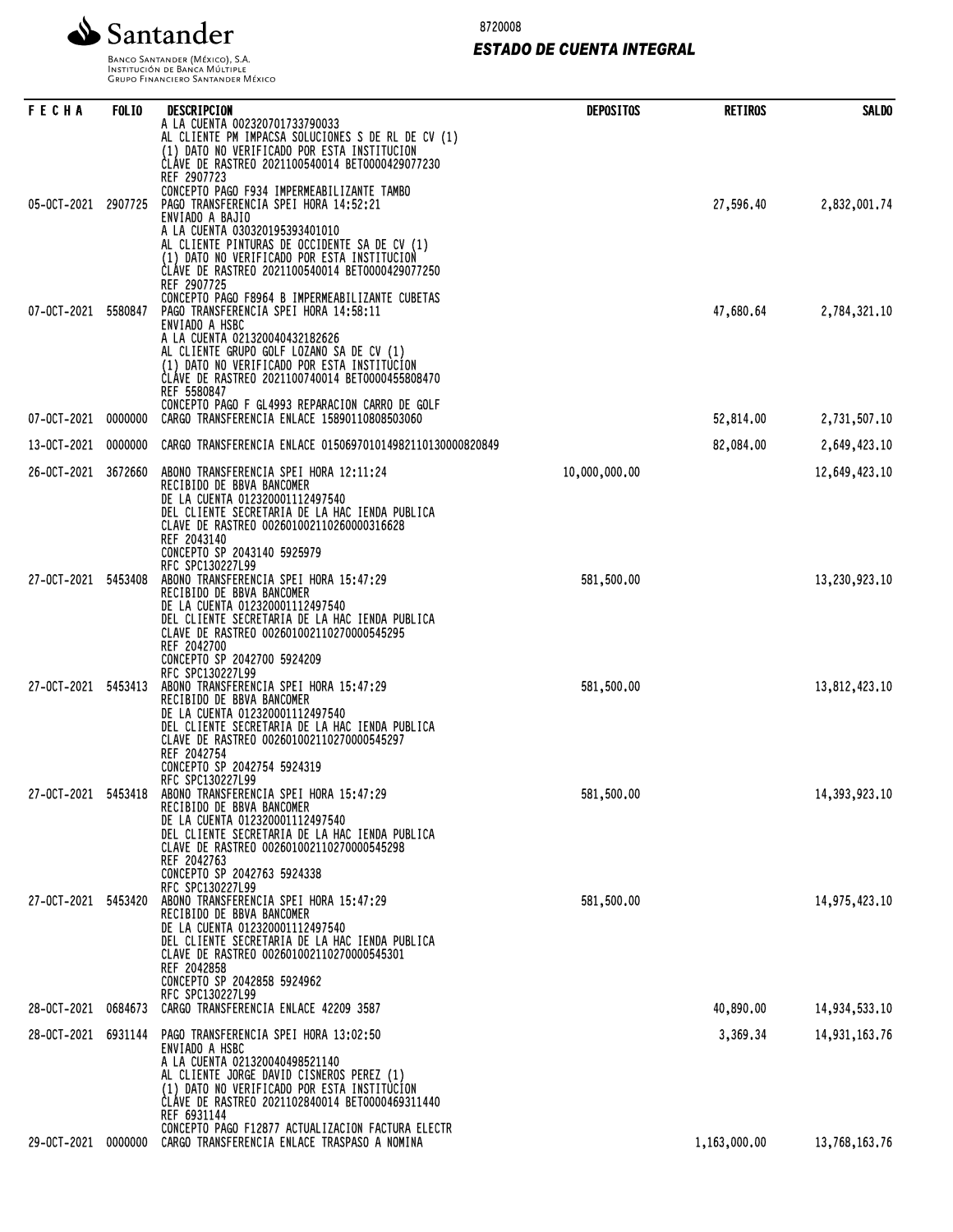

INSTITUCIÓN DE BANCA MÚLTIPLE **GRUPO FINANCIERO SANTANDER MÉXICO** 

# AGENCIA ESTATAL DE ENTRETENIMIENTO DE JA LISCO

1021872000847137358001

## 8720008

# *ESTADO DE CUENTA INTEGRAL*

CODIGO DE CLIENTE NO. 47137358 PERIODO : 01 AL 31 DE OCTUBRE DE 2021

HOJA 2 DE 2

| FECHA<br>29-OCT-2021 | <b>FOLIO</b><br>0000000 | DESCRIPCION<br>Cargo | TRANSFERENCIA ENLACE TRASPASO NOMINA ASIMILADOS | <b>DEPOSITOS</b> | <b>RETIROS</b><br>1,200,000,00 | <b>SALDO</b><br>12,568,163,76 |
|----------------------|-------------------------|----------------------|-------------------------------------------------|------------------|--------------------------------|-------------------------------|
|                      |                         | <b>TOTAL</b>         |                                                 | 12,326,000,00    | 2,667,206,90                   | 12,568,163,76                 |

## *INFORMACION FISCAL*

| UUID DEL TIMBRADO<br>C24C8DE2-0988-4DE0-BACF-9DD7E2B94A69<br><b>FOLIO INTERNO :</b><br>FECHA Y HORA DE EXPEDICION :<br>FECHA Y HORA DE CERTIFICACION :<br>REGIMEN FISCAL DEL EMISOR :<br>LUGAR DE EXPEDICION DEL COMPROBANTE :<br>UNIDAD DE MEDIDA :<br>METODO DE PAGO :<br>TIPO DE COMPROBANTE : | NUM. DE CERTIFICADO DEL EMISOR<br>00001000000504535458<br>65508734408<br>2021-10-30T17:33:24<br>2021-10-30T17:33:27<br>601 - GENERAL DE LEY PERSONAS MORALES<br>01219 - CIUDAD DE MEXICO<br>E48 - UNIDAD DE SERVICIO<br>PUE - PAGO EN UNA SOLA EXHIBICION.<br>INGRESO | NUM. DE CERTIFICADO DEL SAT<br>00001000000505211329 |
|---------------------------------------------------------------------------------------------------------------------------------------------------------------------------------------------------------------------------------------------------------------------------------------------------|-----------------------------------------------------------------------------------------------------------------------------------------------------------------------------------------------------------------------------------------------------------------------|-----------------------------------------------------|

## SELLO DIGITAL DEL EMISOR

MZttnFtAthW8vJvEpzXgXiQecA3Ogw3cHeTbSGXAVHVRiCsVT0M9WXhp+dXbOdX1DAdPQsJ61WM3eVFFtXiOBTgGQEVpFChdOEydpdzw+3UDNOQOZ3ANfnZ39pWddWNDBXDUVP6K3ZMMdXlqR HU0TW/U3tP9l13N+0VT/8GhkZUHDlIP1/RCTFWKWKrOqJLpUPrZDydZJFda6TvrGn0HPNXZVUGXtM9K/DTDWEVD3TZZetKJIFDP+AL4KjKMMtiMiDEJqllUADCVDCt3FyMWUCCN0YZJVTNGXU pGvqzzQ8uKFHTMnG38jrq5PLr6eACMP/xURyqNQOE6VNSk/7reIQ==

## SELLO DIGITAL DEL SAT

RWCL9NRsgFe4FJ4bBuRfCu3dB+oQEVfds5OumqisPJO0FGqKwuSc9wRCkQRv01VLwzNK5jPNa4okfihcCk8QFS+q89kGQQvfBpogf7MUpdtEBpL8Up7x9JVBcYaFioQp3hjqlEDOK6U7dGkma FNY7Nj4kV1C6MS+2mjetcI0y9g26TzFbS8lkWCwV9hi3zTyY7tvdj8VntosrQnew+iT2u7731EIDyPAd2GbhNUZROTlsEC6xo1sJHR/5kBaWjE2XeYcn0Ht58QDjTkcZR9vU8rdpbLTv4hgJc A07yMBvdMtu/bRx+NZnJOZCIUVYo2jCUPJIRKnlvJnrq/+8VA88w==

## CADENA ORIGINAL DEL COMPLEMENTO DE CERTIFICACION DEL SAT

||1.1|C24C8DE2-0988-4DE0-BACF-9DD7E2B94A69|2021-10-30T17:33:27|INT020124V62|MzttnPtAthW8vJvEpzXgxiQecA3ogw3cHeTbsGxAvHVRiCsVT6M9wxhp+dXbodx1DAdPQ SJ01WM3eVFFtXlVDTgdQEVPFCNdVEYdPuZW+3UDNVQVZ3MNTNZ39pWudWNDBXDVVFOK3ZMMUAlqKNV01W/V3tP9l13N+VVT/8GHKZUNDTIF1/RCTFWNWKFVQJLpVFFZDYUZJFQd0IVFGN0NPM x20dGxtM9k/DYDWEvD3T2zetKJIfDP+AL4KjRMmtiMiDEJqllUADcvbct5FymwOccn6QzJ0inGxupGvqzzQ8uKFHTMnG38jrq5PLr6eACMP/xURyqNQOE6VNSk/7reIQ==|00001000000505 211329||

### ESTE DOCUMENTO ES UNA REPRESENTACIÓN IMPRESA DE UN CFDI PAGO EN UNA SOLA EXHIBICION

| BANCO SANTANDER (MEXICO) S.A., INSTITUCION DE BANCA MULTIPLE, GRUPO FINANCIERO SANTANDER MEXICO, |  |  |  |  |  |
|--------------------------------------------------------------------------------------------------|--|--|--|--|--|
| R.F.C. BSM970519DU8                                                                              |  |  |  |  |  |
| PROLONGACION PASEO DE LA REFORMA NO, 500 PISO 2 MOD, 206, COL, LOMAS DE SANTA FE,                |  |  |  |  |  |
| DELEGACION ALVARO OBREGON. C.P. 01219. CIUDAD DE MEXICO                                          |  |  |  |  |  |
| AGRADECEREMOS NOS COMUNIQUE SUS OBJECIONES EN UN PLAZO DE 90 DIAS DE LO CONTRARIO CONSIDERAREMOS |  |  |  |  |  |
| SU CONFORMIDAD.                                                                                  |  |  |  |  |  |

Proteja su información suscribiéndo a Paperless, su estado de cuenta por correo electrónico, en cualquiera de nuestras sucursales Santander.